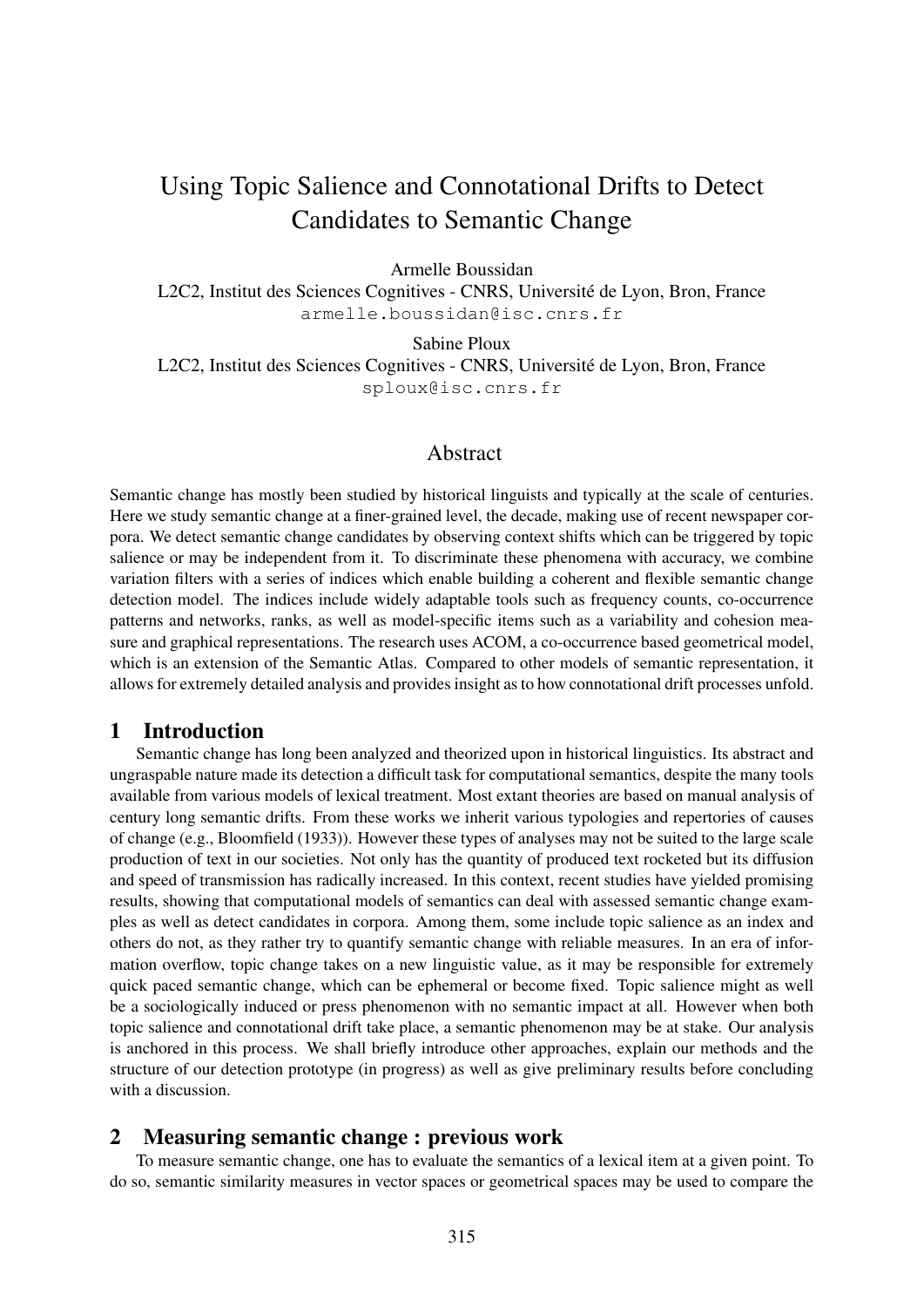item with its own occurrences at later points. This method has been applied in Sagi et al. (2009), where semantic *density* was calculated as the average angle between vectors in a semantic space. The *variability* of that density was observed for the same lexical item at different points in time. Density measures were applied to a series of acknowledged semantic change cases, in the *Project Gutenberg* Corpus, a historical corpus of English organized by documents. Results mostly include broadening and narrowing cases. The same method yielded results on the difference between nominal and verbal types of change, showing that verbs were more likely to change than nouns (Sagi (2010)).

Cook and Stevenson (2010) also used assessed cases from the historical linguistics literature. They detected changes in the semantic orientation of words (or polarity shifts) namely amelioration and pejoration. They then applied this methodology to detect possible un-assessed candidates. They used three English corpora as corpus slices, covering approximately a four century time-span.

*Volatility* has also been assessed by Holz and Teresniak (2010), who adapted a measure from econometrics to quantify semantic change in a time sliced corpus. The volatility measure relied on the computation of the rank series for every co-occurent term and on the coefficient of variation of all co-occurrent terms (Holz and Teresniak (2010)). The method was applied to search words in modern corpora in German and English (the *Wortschatz* and *the New York Times*). The strong point of this measure is that it is independent from word frequency, however it does not provide detailed analysis about the underlying semantic processes.

## 3 Methods

Of the three cited works, our approach is closer to that of Holz and Teresniak (2010) in that both their work and ours are conducted on very recent corpora. We are currently conducting short diachrony detection, analysis and representation on a modern press corpus in French (the newspapers *Le Monde*, 1997-2007). We use the ACOM model (Ji et al. (2003)) an extension of the Semantic Atlas Model (Ploux et al. (2010)) that uses factor analysis to provide geometrical representations of word co-occurrence in corpus (both models are freely available on http://dico.isc.cnrs.fr/eng/index.html). The model relies on *cliques*, which are organized subsets of co-occurrent words, from which clustering can be made. To extract co-occurrent words, we apply ACOM on a time-sliced corpus. For each slice t, a word-association table is constructed using all headwords (see Ploux et al. (2010) for a complete methodological description). Each headword  $W_t^i(1 \leq i \leq N$ , where N is the total number of types in the corpus slice) has children  $(c_j s)$  that are arranged in descending order of co-occurrence with  $W_t^{i-1}$ :

$$
W_t^i : c1; c2; \ldots; cn
$$

We apply two factors to filter this table:  $\alpha$  where  $0 \leq \alpha \leq 1$  to eliminate the rarely co-occurring children of  $W_n^i$  :

$$
W_t^i : c1; c2; \ldots; ck
$$

where  $k = n\alpha$  and n is the original number of children of  $W_t^i$ , and  $\beta$  where  $\beta(0 \le \beta \le 1)$  to cut off rarely co-occurring of children of  $c_i$ :

$$
(c_j^m: g1; g2; \ldots; gl(1 \leq j \leq k; l = m\beta))
$$

On the basis of that table, cliques are calculated. The notion of clique is taken from graph theory (on graph therory see for ex. Golumbic (2004)). Mathematically, cliques are maximum connected subgraphs. In our case, the nodes are contexonyms. Then, correspondence factor analysis is applied (Benzécri (1980)) and the  $\chi^2$  distance is calculated between pairs of cliques to obtain a multidimensional space. A hierarchical clustering algorithm clusters cliques in thematic sets at several degrees of detail. Clusters show broad topic shifts whereas the cliques show fine-grained sub-organisation. Therefore the model allows for very detailed analysis as well as topical analysis. It also provides a graphic visualization for the semantics of a word. With the time-sliced corpus, we may extract maps for each subpart of the

<sup>&</sup>lt;sup>1</sup>Children with co-occurrences under a 10,000th of the global frequency of the headword  $W_t^i$  are removed to reduce noise.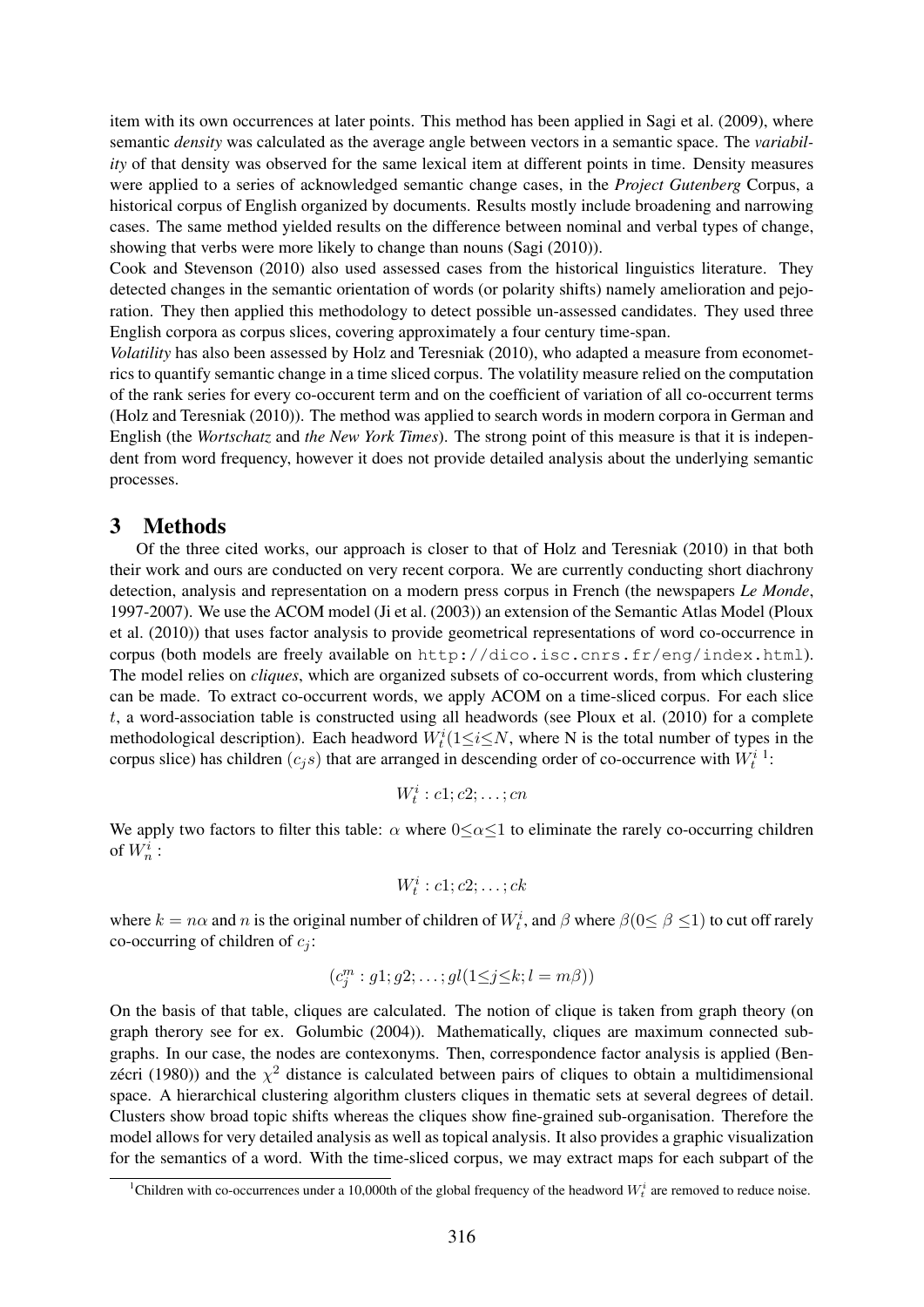corpus and compare the spaces generated for the same word at different points in time, to complete the analysis.

### 3.1 Structure of the detection prototype

Currently our model is structured as follows: the corpus is transformed into a time-sliced ACOM database, with word frequencies and co-occurence frequencies. We apply an adjustable standard deviation filter to extract significant frequency and co-occurrence frequency variations as well as cooccurrence network variations. (The co-occurrence window is adjustable to the sentence, paragraph or other window sizes). If we only detect frequency variation, there is a suspicion that the headword might undergo context variation later, but it could also be an ephemeral press or fashion phenomenon with no semantic impact. However if we detect both significant frequency variations and co-occurrence variations, there is a higher chance that the context variations are a reflection of semantic variation. At this stage we apply indices based on rank variation, clique analysis and clique-term variation analysis (described in Boussidan et al. (2010)) as well as manual analysis to determine the nature of the change. The next step to verify that the item has undergone semantic change is its stabilization over time. This detection path highlights short diachronic change. We may also detect significant co-occurence variations with no significant headword frequency variation, in which case we may apply directly the indices to check whether the context shifts reveal an anchored meaning shift. If the indices highlight a meaning shift, the former is necessarily much more subtle than the short diachronic change that we detected previously. It might be the reflection of a longer term process of which the trigger might not be contained in the given corpus.

# 4 Preliminary results

### 4.1 Testing examples

To conceive a detection model, we first conducted experiments using attested examples or using words that we selected after manually observing that a shift was taking place. By testing these examples, we could extract data about how the model would render them so as to use it to create detection indices and parameters. Among these was the French word *malbouffe* (literally "bad grub" or "junk food"), a neology selected from a previously established list of new dictionary entries (Martinez (2009)). The corpus showed how the different spellings of the words alternated before yielding the current one. Analysis of the co-occurrence networks showed that one of the most important co-occurrent words, *Bové*, the name of a French political actor, had almost the same co-occurrence network as *malbouffe*. From this observation and after comparing definitions and previous contexts of use, we could infer that this person gave the word *malbouffe* its new meaning, by superimposing political values on it, on top of its dietetic values. Co-occurrence networks therefore allowed us to analyse the process of meaning shift. The full analysis of this example may be found in Boussidan et al. (2009).

We also tested a more subtle connotational drift with the word *mondialisation* ("globalization"), which undergoes clear contextual change in the corpus. The word first appeared in contexts defined by the political, economical and intellectual positions it brings about, with strong co-occurrents such as *défi* ("challenge"), *progrès* ("progress") or *menace* ("threat"). It then drifted into a complete network of words related to one single French political movement of anti-globalization in 2001. Therefore the use of *mondialisation* gained a new connotation, whereas its synonym *globalisation* ("globalization") remained quite neutral politically. The analysis of this example revealed that some terms were used as pivots, providing linkage between the existing cliques and the new ones. Pivots therefore provided a good tool to observe meaning re-organisation. The full analysis of this example may be found in Boussidan et al. (2010) and the corresponding dynamic representation on http://dico.isc.cnrs.fr/ en/diachro.html.

### 4.2 Semantic change detection

On the basis of these preliminary examples, we designed a semantic change detection prototype. Testing examples brought to light the difficulty of discriminating press-related topic salience with no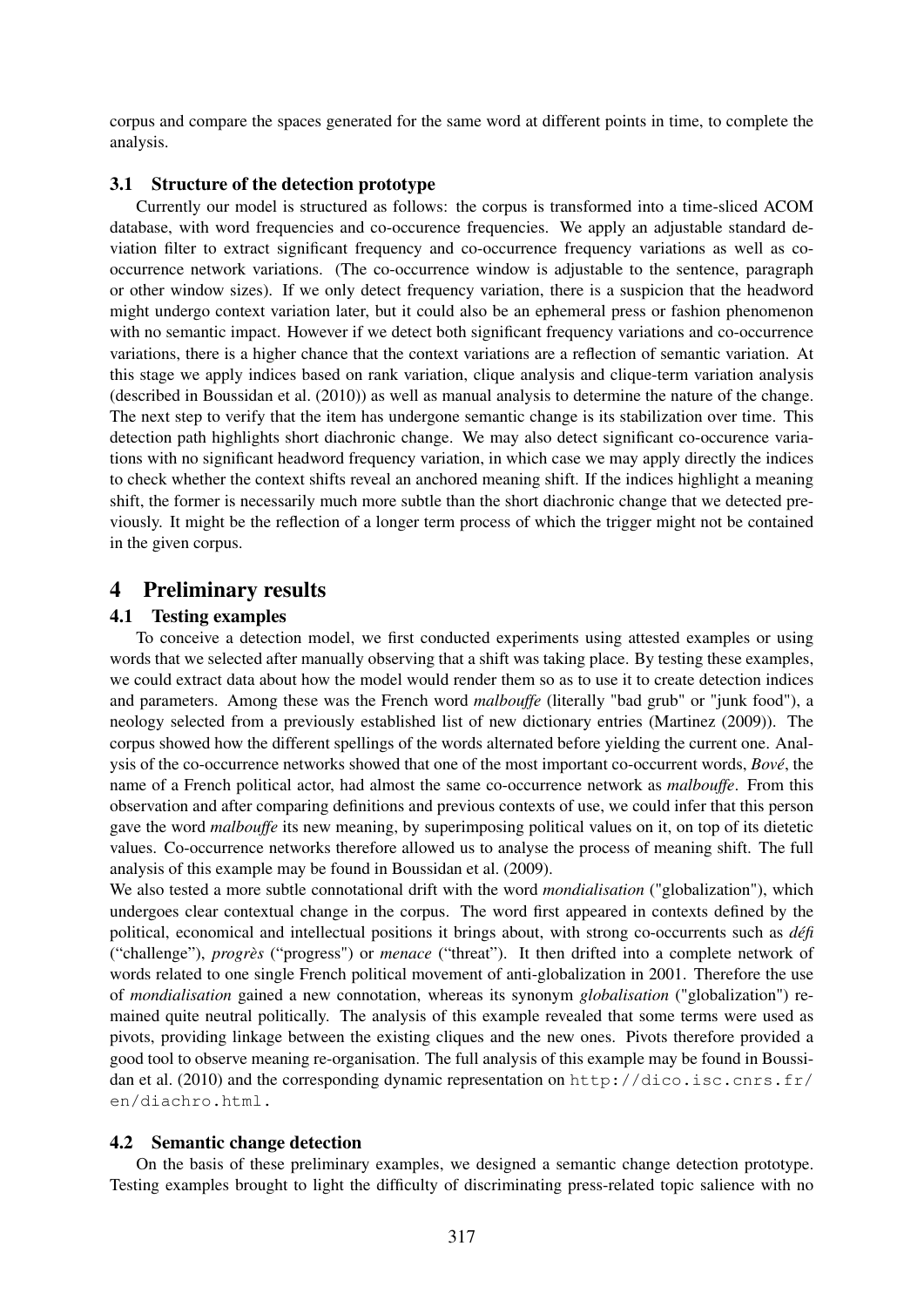semantic impact from topic salience with a semantic impact. Detection is conducted in three stages. The first stage relies on frequency variation to extract topic variations of context in the corpus. For instance by setting the filter to retain words for which the coefficient of variation<sup>2</sup> is higher than 0.5, we obtain a list of words that may be classified into three loose semantic sets and a fourth set grouping all independent items. These semantic sets include words related to:

- war, terrorism and violence
- technology
- illness

By adjusting the settings we mayalso include more subtle topic variations if needed or conversely, looser ones. The second stage involves co-occurrence variation so as to extract the changes in semantic networks and thus in connation, for a lexical item. For instance, we detected that the word *logiciel* ("software") underwent a frequency co-occurrence peak with *libre* ("free") in January 2001. The expression *logiciel libre* stands for "freeware" and has been renamed *gratuiciel* or *graticiel* (a blending of *gratuit*, "free" with *logiciel*, "software") in Quebec. We therefore detect a new compositional expression that coins a French equivalent to the word *freeware* used until then.

Another example of connotational drift is the word *navigation* ("navigation") which is only attested in the TLFI<sup>3</sup> and the Dictionnaire Historique de la Langue Française (Rey et al. (1998)), under the meaning relating to transport, firstly on seas and rivers and then via plane or spaceship. However, between 1997 and 2001 the word takes on a new major meaning in internet search, meaning "browsing". This is aparent when looking at the co-occurrence patterns of *navigation* with words related to technology and comparing them with co-occurrences of words related to transport. The technology words show peaks between 1997 and 2001 and then lower frequencies until 2007, whereas the transport words show stable use all the way through the corpus. The new use of *navigation*, however is almost obsolete now in spoken speech -or at least it has gone out of fashion- but the semantics of *navigation* have clearly integrated an additional domain and broadened. A simple search of French results on Google provides 5,500,000 documents for *navigation internet*, among which are a lot of recent ones. However the meaning *to search the internet* grew from the name of a specific web navigator: the *Netscape Navigator* which was widespread in the 1990s but is no longer supported nowadays.

Both previous stages provide us with candidates to semantic change. The last stage is the stabilization of a connotational drift, whether it is a broadening, a narrowing, a domain shift or other. We are currently working on this last index. We often find that when a word undergoes semantic change, it goes through a phase of onomasiological competition in which other possible candidates may in turn become the new bearers of certain meanings. For *navigation* for instance, the word *surf* was a competitor, however both words now sound obsolete. It may be that none of them wins the competition, in which case the concept has become so deeply anchored in language and society that it does not need naming any more.

# 5 Discussion and Future Work

Since semantic phenomena, whether synchronic or diachronic, are very much corpus specific, it is difficult to conceive of a large scale universal detection method for them. However, tools may be built to be highly flexible in order to allow users to adjust settings to adapt to the corpus they deal with. This flexibility may encompass genre and stylistic variations when working with the same language as well as adaptation to a completely different language. We are considering global evaluations of the corpora's stylistics to avoid the detection of corpus specfic phenomena instead of broader language phenomena.

<sup>&</sup>lt;sup>2</sup>The coefficient of variation is the ratio of the standard deviation to the mean

<sup>3</sup>http://atilf.atilf.fr/tlf.htm